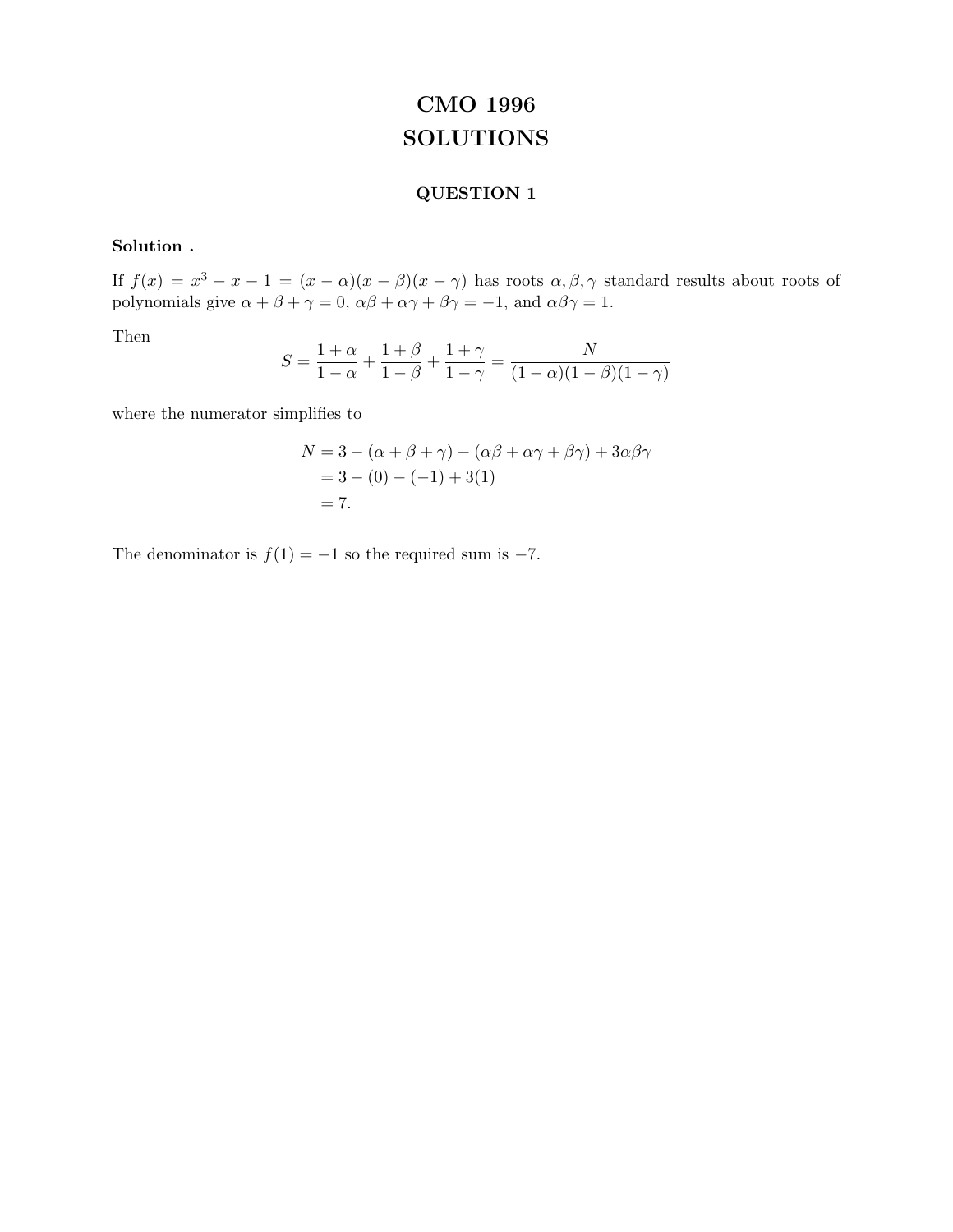#### **QUESTION 2**

#### **Solution 1.**

For any  $t$ ,  $0 \le 4t^2 < 1+4t^2$ , so  $0 \le \frac{4t^2}{1+4t^2} < 1$ . Thus x, y and z must be non-negative and less than 1.

Observe that if one of x y or z is 0, then  $x = y = z = 0$ .

If two of the variables are equal, say  $x = y$ , then the first equation becomes

$$
\frac{4x^2}{1+4x^2} = x.
$$

This has the solution  $x = 0$ , which gives  $x = y = z = 0$  and  $x = \frac{1}{2}$  which gives  $x = y = z = \frac{1}{2}$ .

Finally, assume that  $x$ ,  $y$  and  $z$  are non-zero and distinct. Without loss of generality we may assume that either  $0 < x < y < z < 1$  or  $0 < x < z < y < 1$ . The two proofs are similar, so we do only the first case.

We will need the fact that  $f(t) = \frac{4t^2}{1+4t^2}$  is increasing on the interval  $(0, 1)$ .

To prove this, if  $0 < s < t < 1$  then

$$
f(t) - f(s) = \frac{4t^2}{1 + 4t^2} - \frac{4s^2}{1 + 4s^2}
$$

$$
= \frac{4t^2 - 4s^2}{(1 + 4s^2)(1 + 4t^2)}
$$

$$
> 0.
$$

So  $0 < x < y < z \Rightarrow f(x) = y < f(y) = z < f(z) = x$ , a contradiction.

Hence  $x = y = z = 0$  and  $x = y = z = \frac{1}{2}$  are the only real solutions.

#### **Solution 2.**

Notice that  $x, y$  and z are non-negative. Adding the three equations gives

$$
x + y + z = \frac{4z^2}{1 + 4z^2} + \frac{4x^2}{1 + 4x^2} + \frac{4y^2}{1 + 4y^2}.
$$

This can be rearranged to give

$$
\frac{x(2x-1)^2}{1+4x^2} + \frac{y(2y-1)^2}{1+4y^2} + \frac{z(2z-1)^2}{1+4z^2} = 0.
$$

Since each term is non-negative, each term must be 0, and hence each variable is either 0 or  $\frac{1}{2}$ . The original equations then show that  $x = y = z = 0$  and  $x = y = z = \frac{1}{2}$  are the only two solutions.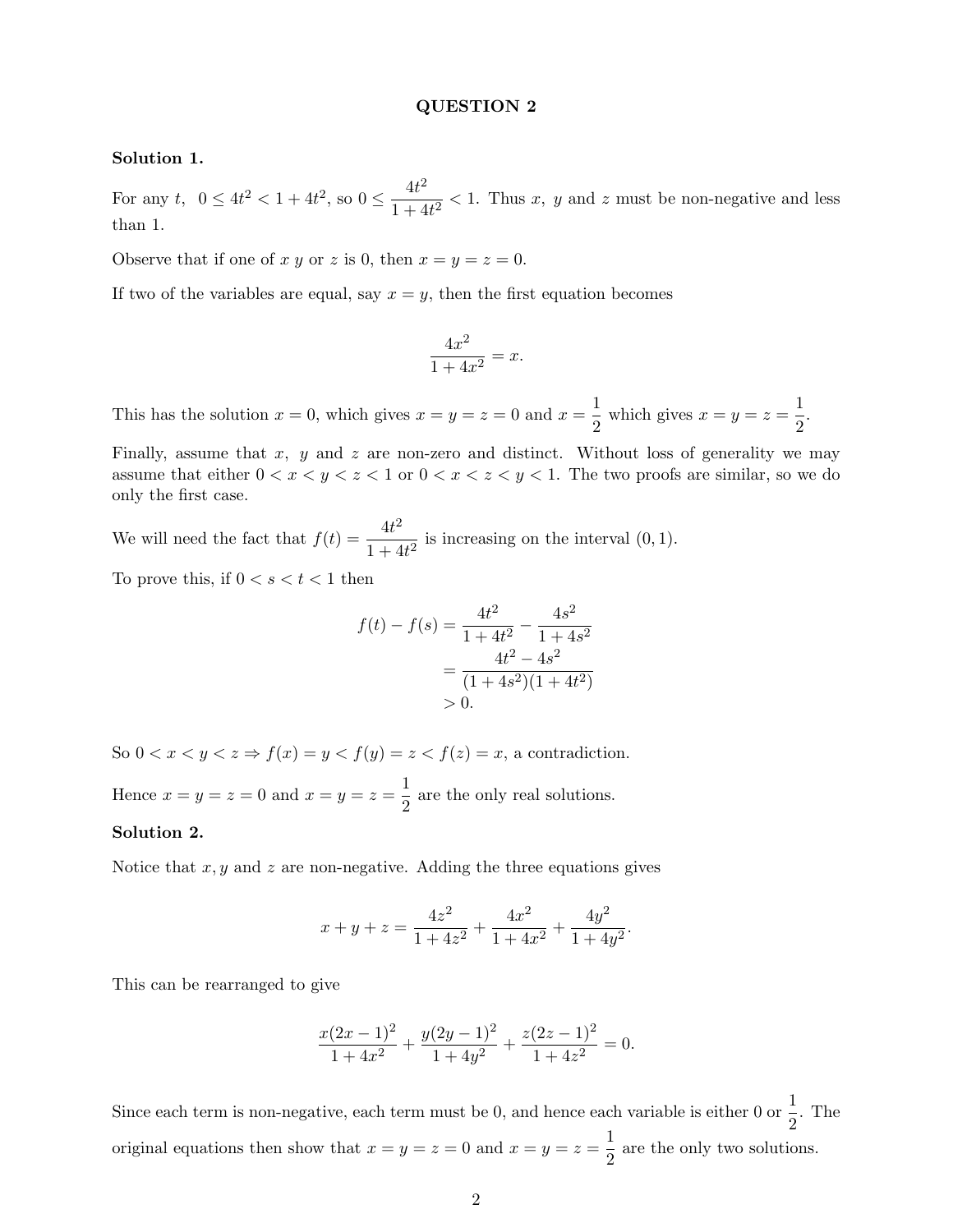#### **Solution 3.**

Notice that  $x, y$ , and  $z$  are non-negative. Multiply both sides of the inequality

$$
\frac{y}{1+4y^2} \ge 0
$$

by  $(2y - 1)^2$ , and rearrange to obtain

$$
y - \frac{4y^2}{1 + 4y^2} \ge 0,
$$

and hence that  $y \ge z$ . Similarly,  $z \ge x$ , and  $x \ge y$ . Hence,  $x = y = z$  and, as in Solution 1, the two solutions follow.

#### **Solution 4.**

As for solution 1, note that  $x = y = z = 0$  is a solution and any other solution will have each of  $x, y$  and z positive.

The arithmetic-geometric mean inequality (or direct computation) shows that  $\frac{1+4x^2}{2} \ge \sqrt{1\cdot 4x^2} = 2x$ and hence  $x \ge \frac{4x^2}{1+4x^2} = y$ , with equality if and only if  $1 = 4x^2$  – that is,  $x = \frac{1}{2}$ . Similarly,  $y \ge z$ with equality if and only if  $y = \frac{1}{2}$  and  $z \ge x$  with equality if and only if  $z = \frac{1}{2}$ . Adding  $x \ge y$ ,  $y \ge z$ and  $z \ge x$  gives  $x+y+x \ge x+y+z$ . Thus equality must occur in each inequality, so  $x = y = z = \frac{1}{2}$ .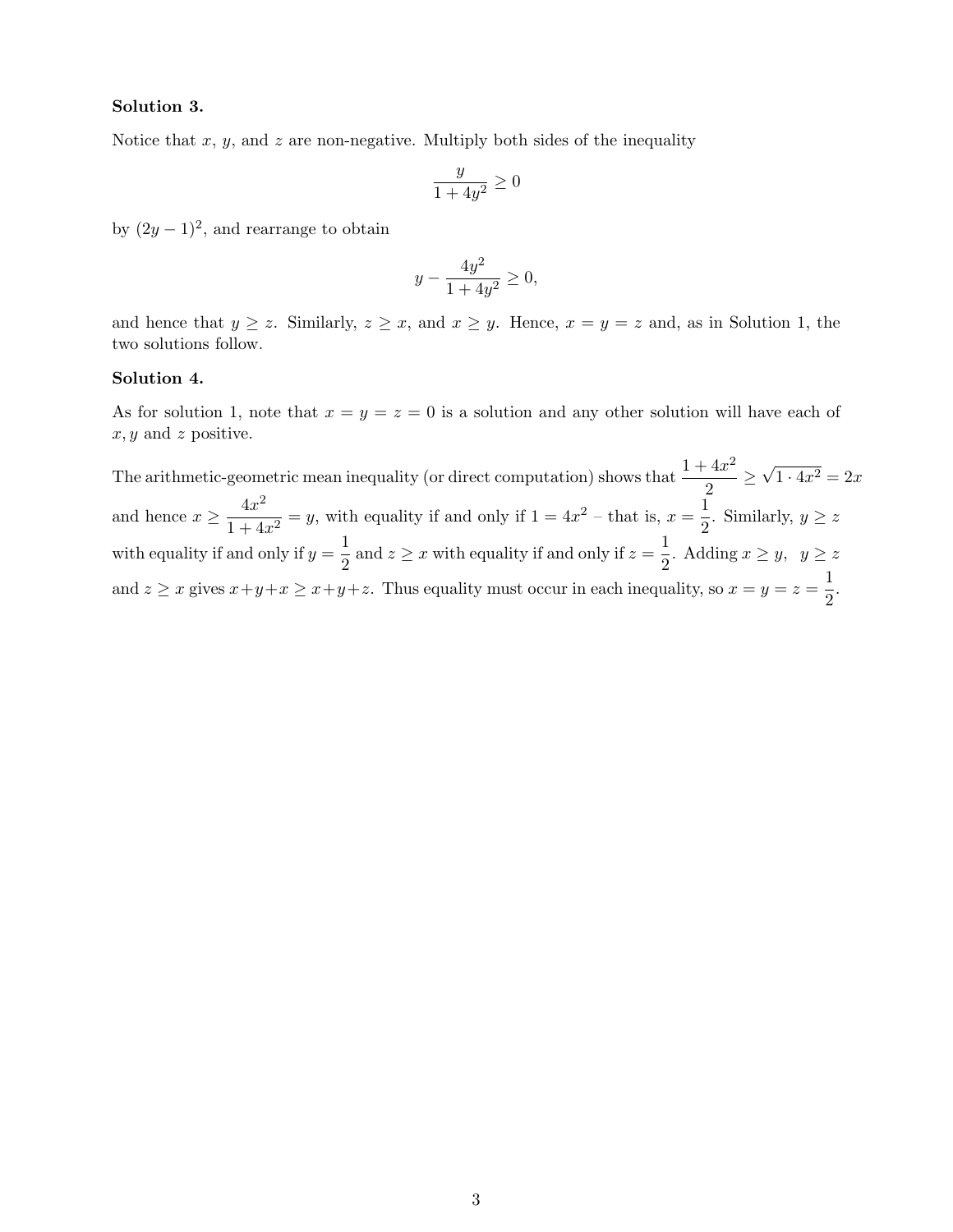#### **QUESTION 3**

#### **Solution.**

Let  $a_1, a_2, \ldots, a_n$  be a permutation of  $1, 2, \ldots, n$  with properties (i) and (ii).

A crucial observation, needed in Case II (b) is the following: If  $a_k$  and  $a_{k+1}$  are consecutive integers (i.e.  $a_{k+1} = a_k \pm 1$ ), then the terms to the right of  $a_{k+1}$  (also to the left of  $a_k$ ) are either all less than both  $a_k$  and  $a_{k+1}$  or all greater than both  $a_k$  and  $a_{k+1}$ .

Since  $a_1 = 1$ , by (ii)  $a_2$  is either 2 or 3.

**CASE I**: Suppose  $a_2 = 2$ . Then  $a_3, a_4, \ldots, a_n$  is a permutation of  $3, 4, \ldots, n$ . Thus  $a_2, a_3, \ldots, a_n$ is a permutation of 2, 3,...,n with  $a_2 = 2$  and property (ii). Clearly there are  $f(n-1)$  such permutations.

**CASE II**: Suppose  $a_2 = 3$ .

- (a) Suppose  $a_3 = 2$ . Then  $a_4, a_5, \ldots, a_n$  is a permutation of  $4, 5, \ldots, n$  with  $a_4 = 4$  and property (ii). There are  $f(n-3)$  such permutations.
- (b) Suppose  $a_3 \geq 4$ . If  $a_{k+1}$  is the first even number in the permutation then, because of (ii),  $a_1, a_2, \ldots, a_k$  must be  $1, 3, 5, \ldots, 2k-1$  (in that order). Then  $a_{k+1}$  is either  $2k$  or  $2k-2$ , so that  $a_k$  and  $a_{k+1}$  are consecutive integers. Applying the crucial observation made above, we deduce that  $a_{k+2},...,a_n$  are all either greater than or smaller than  $a_k$  and  $a_{k+1}$ . But 2 must be to the right of  $a_{k+1}$ . Hence  $a_{k+2},...,a_n$  are the even integers less than  $a_{k+1}$ . The only possibility then, is

$$
1, 3, 5, \ldots, a_{k-1}, a_k, \ldots, 6, 4, 2.
$$

Cases I and II show that

$$
f(n) = f(n-1) + f(n-3) + 1, \ \ n \ge 4. \tag{*}
$$

Calculating the first few values of  $f(n)$  directly gives

$$
f(1) = 1
$$
,  $f(2) = 1$ ,  $f(3) = 2$ ,  $f(4) = 4$ ,  $f(5) = 6$ .

Calculating a few more  $f(n)$ 's using (\*) and mod 3 arithmetic,  $f(1) = 1$ ,  $f(2) = 1$ ,  $f(3) =$ 2,  $f(4) = 1$ ,  $f(5) = 0$ ,  $f(6) = 0$ ,  $f(7) = 2$ ,  $f(8) = 0$ ,  $f(9) = 1$ ,  $f(10) = 1$ ,  $f(11) = 2$ . Since  $f(1) = f(9)$ ,  $f(2) = f(10)$  and  $f(3) = f(11)$  mod 3,  $(*)$  shows that  $f(a) = f(a \mod 8)$ , mod 3,  $a \ge$ 1.

Hence  $f(1996) \equiv f(4) \equiv 1 \pmod{3}$  so 3 does not divide  $f(1996)$ .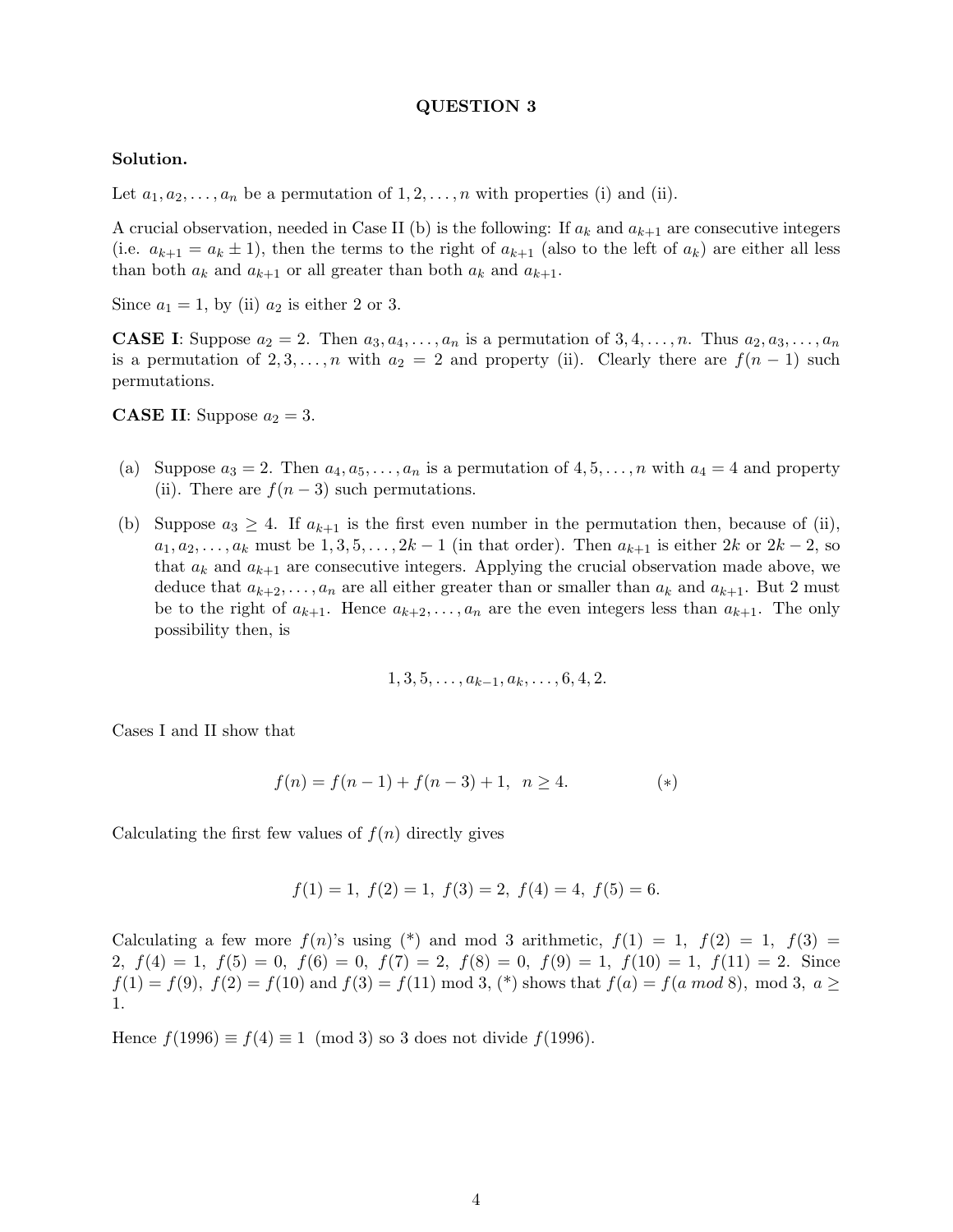### **Solution 1.**

Let  $BE = BD$  with E on BC, so that  $AD = EC$ :



By a standard theorem,  $\frac{AB}{CB} = \frac{AD}{DC}$ ; so in

 $\triangle$  CED and  $\triangle$  CAB we have a common angle and

$$
\frac{CE}{CD} = \frac{AD}{CD} = \frac{AB}{CB} = \frac{CA}{CB}.
$$

Thus  $\triangle$  CED  $\sim \triangle$  CAB, so that  $\angle$  CDE =  $\angle$  DCE =  $\angle$  ABC = 2x. Hence ∠ $BDE = \angle BED = 4x$ , whence  $9x = 180^\circ$  so  $x = 20^\circ$ . Thus  $\angle A = 180^{\circ} - 4x = 100^{\circ}$ .

## **Solution 2.**

Apply the law of sines to  $\triangle ABD$  and  $\triangle BDC$  to get

$$
\frac{AD}{BD} = \frac{\sin x}{\sin 4x} \quad \text{and} \quad 1 + \frac{AD}{BD} = \frac{BC}{BD} = \frac{\sin 3x}{\sin 2x} \, .
$$

Now massage the resulting trigonometric equation with standard identities to get

$$
\sin 2x (\sin 4x + \sin x) = \sin 2x (\sin 5x + \sin x).
$$

Since  $0 < 2x < 90^{\circ}$ , we get

$$
5x - 90^{\circ} = 90^{\circ} - 4x ,
$$

so that  $∠A = 100°$ .